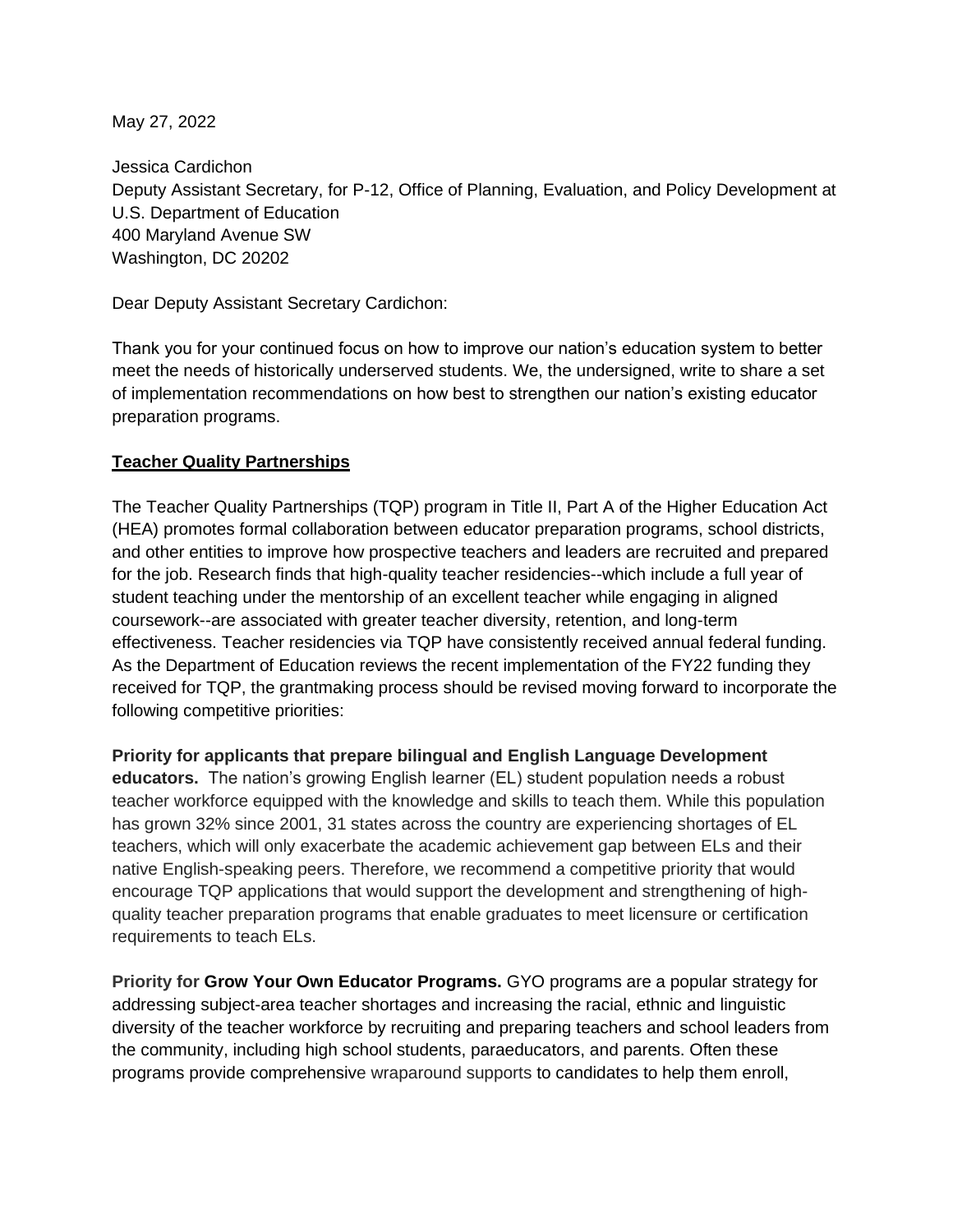persist and graduate with a teaching degree, as many are non-traditional college students. Eligible partnerships should be based on:

- strong plans for creating and implementing clear roles, responsibilities, and shared accountability for short- and long-term outcomes for the various partners, including a plan for shared communication and decision-making
- demonstrated understanding of the needs of the targeted local community and how the program will help address specific, demonstrated teacher shortages in the area
- demonstrated understanding of barriers that may prevent the targeted underrepresented population(s) from entering the teaching and school leadership professions, and detailed theory of action for how the design of the program will effectively address these barriers
- demonstrated understanding of best practices on approaches to recruitment, selection, and implementation of Grow Your Own programs, including practices for providing the requisite academic, programmatic and testing supports for candidates.
- a preference given to applications where one partner organization can show demonstrated success in implementing year-long clinical experience or residency training, alongside a reservation of a percentage of funds designed to allow new programs who meet all other criteria for selection to participate
	- If present, the application should describe what resources and capacity already exist that the partnership will capitalize on, and what track record the program has for assigning effective mentor teachers.
	- $\circ$  If not present, the application should describe in detail what additional resources and capacity will need to be developed to put such a training experience in place, requirements for selecting mentor teachers, and the timeframe expected to do so
- evidence that the higher education/training partner has a demonstrated track record of success in supporting graduates, such as licensure test pass rate data disaggregated by race/ethnicity and linguistic diversity, robust course requirements aligned to the needs of aspiring teachers (for example, evidence-based coursework for aspiring elementary educators), etc
- strong plans for program sustainability beyond the grant period

ED should also provide competitive preference to applicants that provide:

- stipends for candidates to engage in school-based clinical placements that are likely to cover candidates' full living expenses for the duration of the clinical placement
- compensation for mentors, and measures to demonstrate selection of mentors who are deemed effective based on measures of student learning
- a cohort-based approach for clinical placements to provide peer support throughout the program

## **Augustus F. Hawkins Centers for Excellence**

The **Augustus F. Hawkins Centers for Excellence** is a HEA Title II program focused on improving educator preparation and diversity, specifically by strengthening programs at Historically Black Colleges and Universities (HBCUs), Tribal Colleges and Universities (TCUs), and other Minority Serving Institutions (MSIs). Funds from this competitive grant program can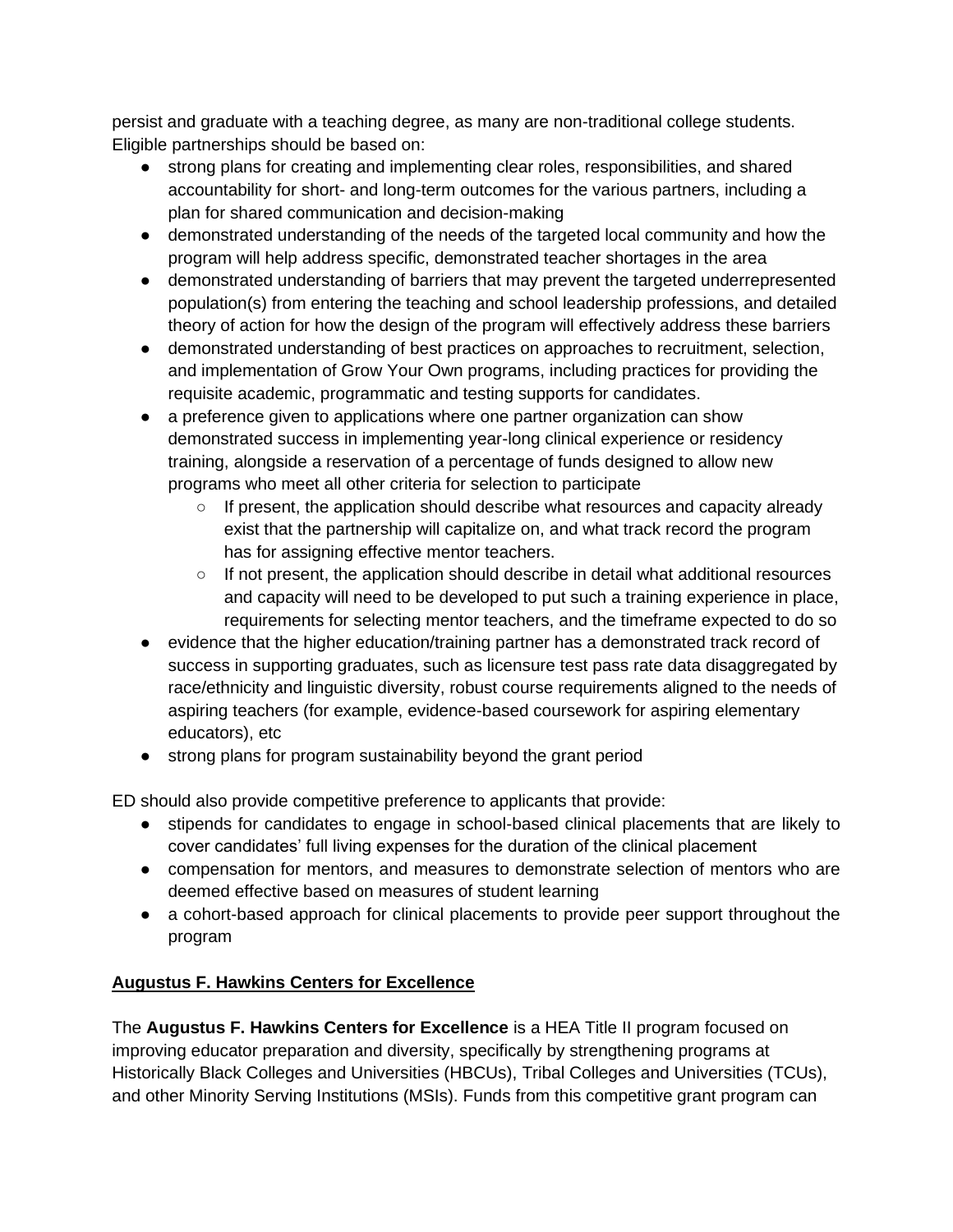be used to provide extensive clinical experience and financial aid to prospective teachers, which could help to eliminate a key barrier to a diverse educator workforce as students of color are more heavily impacted by the high cost of college and student loan debt. Hawkins received funding for the first time in the FY22 appropriations omnibus.

These awards will be most meaningful if they offer competitive preference for institutions of higher education (IHEs) that incorporate the development and implementation of a high-quality clinical practice or teacher residency program (e.g., placement with effective cooperating teachers, placement in schools that are similar to the schools where student teachers are likely to be hired in terms of grade span and socioeconomic demographics, frequent observations and feedback by faculty supervisors, and alignment of coursework with clinical practice), and other impactful evidence-based practices. In addition, funding should be prioritized for IHEs whose teacher preparation programs reflect the racial demographics of their MSI, HBCU or TCU status requirements. For example, if the threshold to achieve HSI status is attendance of 25% Hispanic students, the education program of that MSI should also reflect at least 25% of Hispanic students. Receipt of funding should also be predicated on the collection and reporting of key input and outcome metrics including:

- Pre-to-post quantity and quality of clinical experience
- Proportion of enrolled candidates who complete the program
- Licensure attainment (including first time and best-attempt licensure exam pass rates for everyone enrolled in the program)
- Post-completion employment as a teacher of record in PreK-12 schools (at one-year post-completion, three-years post completion, and five years post-completion), reported at the educator preparation program level

## **Developing educators to serve students with disabilities**

The FY22 omnibus allocated \$95 million to **support the development of educators to serve students with disabilities under Part D of the Individuals with Disabilities Education Act (IDEA) personnel preparation program.** These funds will support educator preparation programs that are developing special education teachers and specialized instructional support personnel, a critical and pressing need for the entire nation that has only been exacerbated by the pandemic. At the same time, given the more demanding nature of special education teachers' jobs, targeted strategies are needed to attract and retain many more of them.

As several aspects of the funding stream are being implemented, competitive preference should be given to applicants who are working in partnership with state and/or local education agencies to improve educator diversity, such as GYO programs for paraprofessionals to become special education teachers.

## **Data collection**

Data offers a powerful tool to identify successes and challenges in preparing future cohorts of teachers. However, the data currently reported to the U.S. Department of Education as required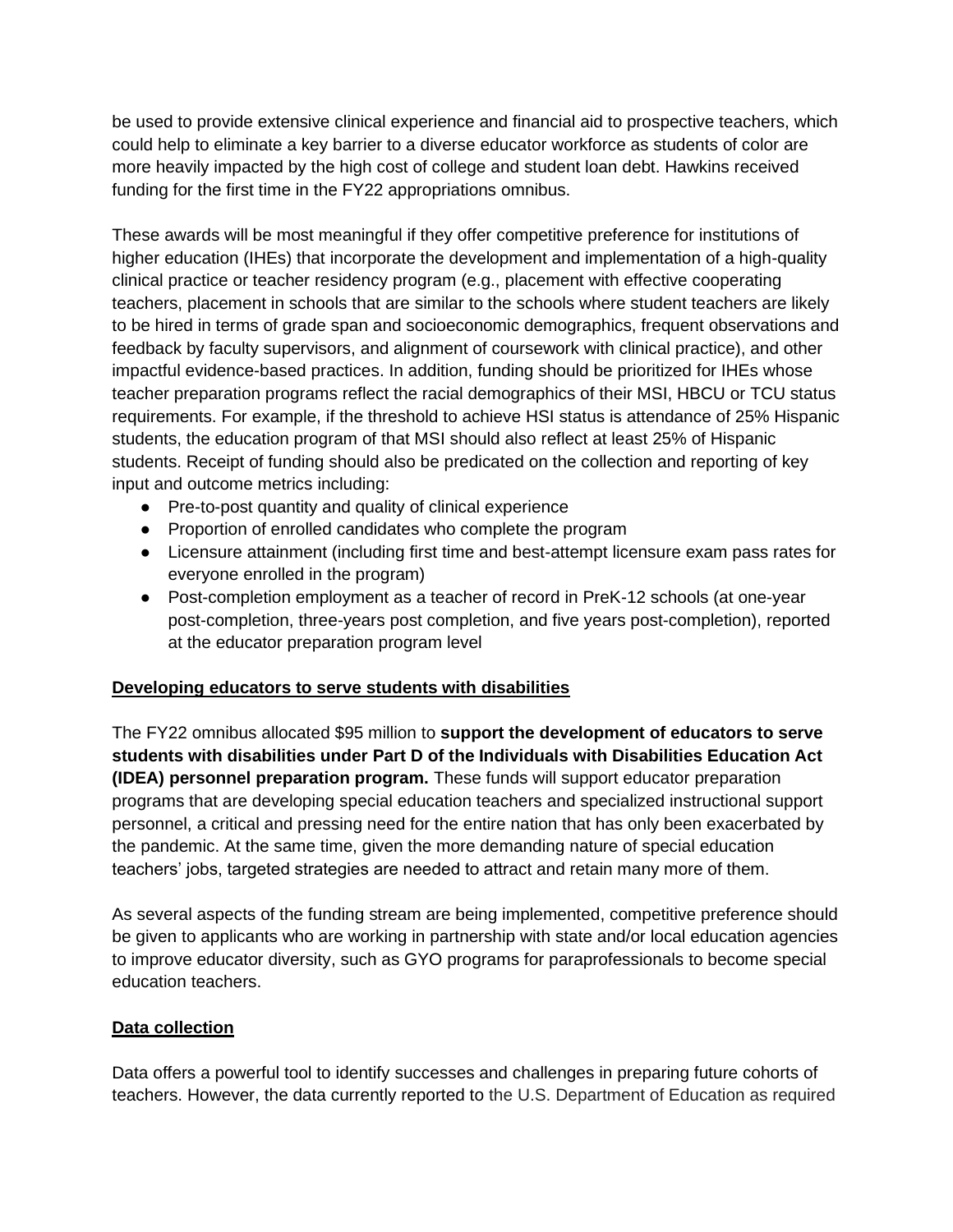by the Title II of the Higher Education Act cannot answer many important questions. For example, in the area of licensure test pass rates, current data cannot answer questions including what portion of aspiring teachers pass licensure tests on their first attempt, how aspiring teachers of color fare on licensure tests, or how many times people take licensure tests. To build a more robust data system, teacher preparation programs and their states should be required to provide data related to teacher licensure tests for the most recent year for which the information is available for each teacher or school leader preparation program offered by the teacher preparation or school leader preparation entity. This data should be disaggregated by teacher and school leader demographic characteristics, including race, ethnicity, and Pell Grant recipient status, and include the following:

- if a state licensure assessment(s) is required to enroll in the preparation program, the number of candidates who took such an assessment and the percentage of candidates who passed that assessment
- the number of all students enrolled in the preparation program who took such an assessment
- the number and percentage of all students enrolled in the preparation program who took and passed such an assessment the first time they took such assessment
- the number and percentage of all students enrolled in the preparation program who took and passed such an assessment after any number of attempts
- the number of students who enrolled in and completed such program who took such an assessment
- the number and percentage of students who enrolled in and completed such program who took and passed such an assessment the first time they took such assessment
- the number and percentage of all students who enrolled and completed such program who took and passed such assessment after one or more attempts
- the average scaled score for all students who took such an assessment

We encourage the Department to exercise its current statutory authority to provide this information and assist states and preparation programs in fully reporting all data required under statute. We also encourage the Department to advocate for any required changes to the Higher Education Act to ensure this important information is collected and reported.

Thank you for your consideration, and we appreciate the efforts being made by the Biden-Harris Administration to allocate funding and provide expertise and guidance to ensure our educator workforce connects with the lived experiences of the students they are teaching, and has access to the training and resources they need to respond to their needs. We look forward to working with you on our shared goals in the months and years to come.

Sincerely,

Center for American Progress Education Reform Now National Center for Learning Disabilities National Council on Teacher Quality